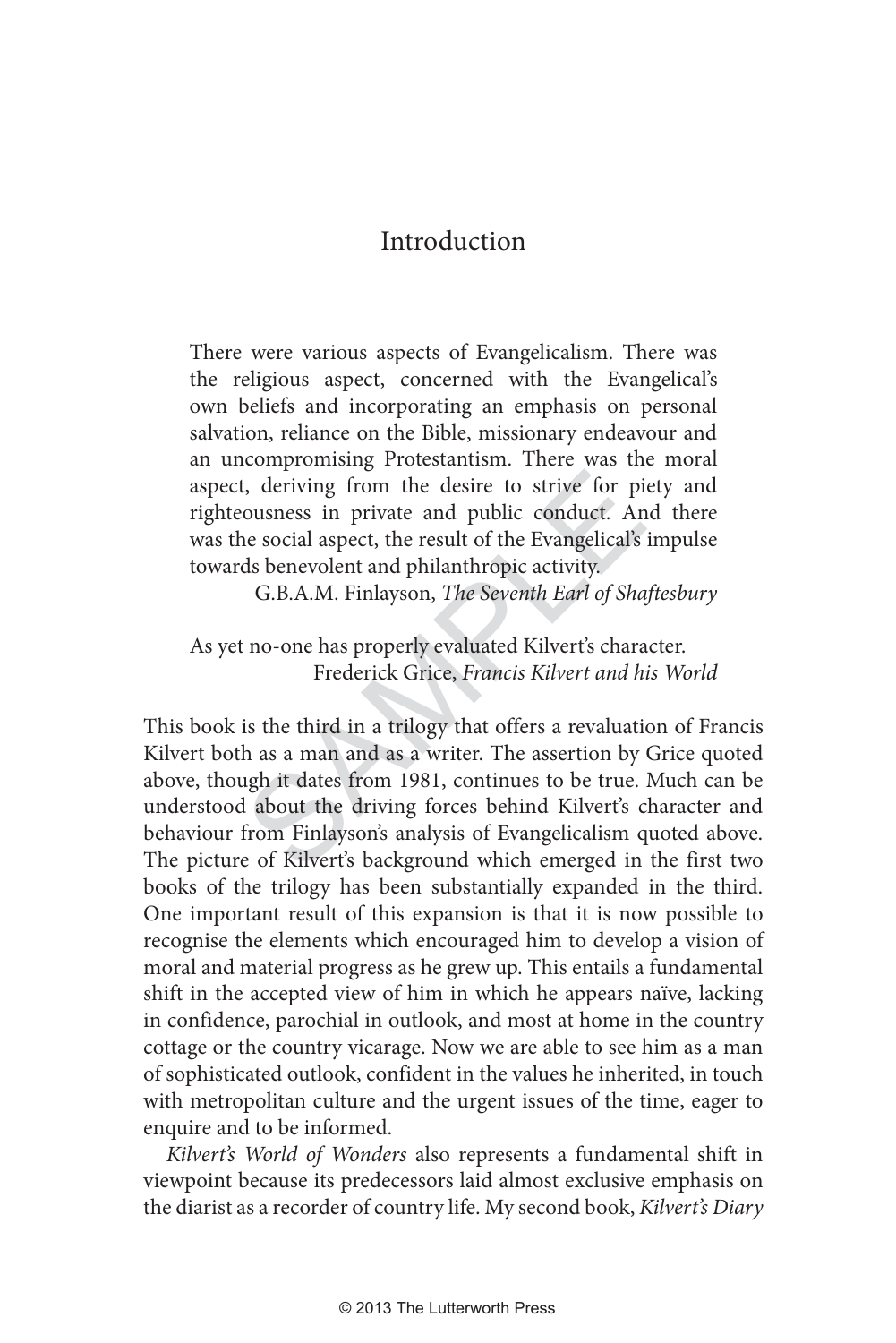*and Landscape*, was concerned chiefly with the countryside. My first, *Kilvert: The Homeless Heart*, focused on his relationships within the rural society of his Radnorshire and Wiltshire parishes. If anything it overstated his love of traditional society, presenting his diary as 'his hymn of love for old things' and as a desire to hold back change, although it also noted his 'ambivalent attitude to modernity'. Peter Conradi, in his recent evaluation of the diarist, made similar points: 'Kilvert has the tendency of all romantics to be tender towards the past'; like most romantics, he was also 'more equivocal' about the present. Conradi exemplified Kilvert's concern with the present by instancing his fascination with the electric telegraph and 'the new laughing gas used by his dentist'. 1 His ambivalence towards modern things has also been underlined by Karl Miller: 'Kilvert . . . could be intrigued by past times and old places . . . What generally compels him, however, is what is going on in Clyro in the 1870s – his here and now'.<sup>2</sup> My new book concerns Kilvert's here and now.

d places ... What generally compels him, however<br>in Clyro in the 1870s – his here and now'.<sup>2</sup> M<br>vert's here and now.<br>two books of my trilogy were written when on<br>of Kilvert's background and of his reading<br>Thus his family The first two books of my trilogy were written when only a partial exploration of Kilvert's background and of his reading had been undertaken. Thus his family's endorsement of industrial and scientific achievement and the involvement of his uncle Francis in Bath's Literary and Philosophical Association (BLPA), which provided lectures on science, natural history, astronomy, archaeology, botany, geology and literature, were barely glimpsed. Furthermore, Kilvert's admiration for the scientist John Tyndall had not been examined at all. The influence on Kilvert of the highly intellectual, charismatic Victorian preacher Frederick Robertson had been discovered but his strong interest in science was not explored in relation to the diarist. The significance of the fact that the latter was familiar with Brooke's *Life of Robertson*, which is a detailed, far-ranging critique of the writers, ideas and issues of mid-Victorian life, was not fully appreciated. Although *Kilvert: The Homeless Heart* acknowledged that Kingsley was a major influence on the diarist, account was taken only of his social, political and religious ideas; *Kilvert's World of Wonders* focuses on Kingsley's approaches to natural history, geology, sanitary reform and evolution. One of the reasons for arguing that *Kilvert's Diary* should receive greater recognition is that it is an invaluable account of life in mid-Victorian Britain. In its documentation of the tensions between tradition and change, inertia and progress, rural and urban/industrial, it is an incomparably rich source.

*Kilvert's World of Wonders* begins with the generation of his grandparents, who were young in the last quarter of the eighteenth century when massive social changes associated with the Industrial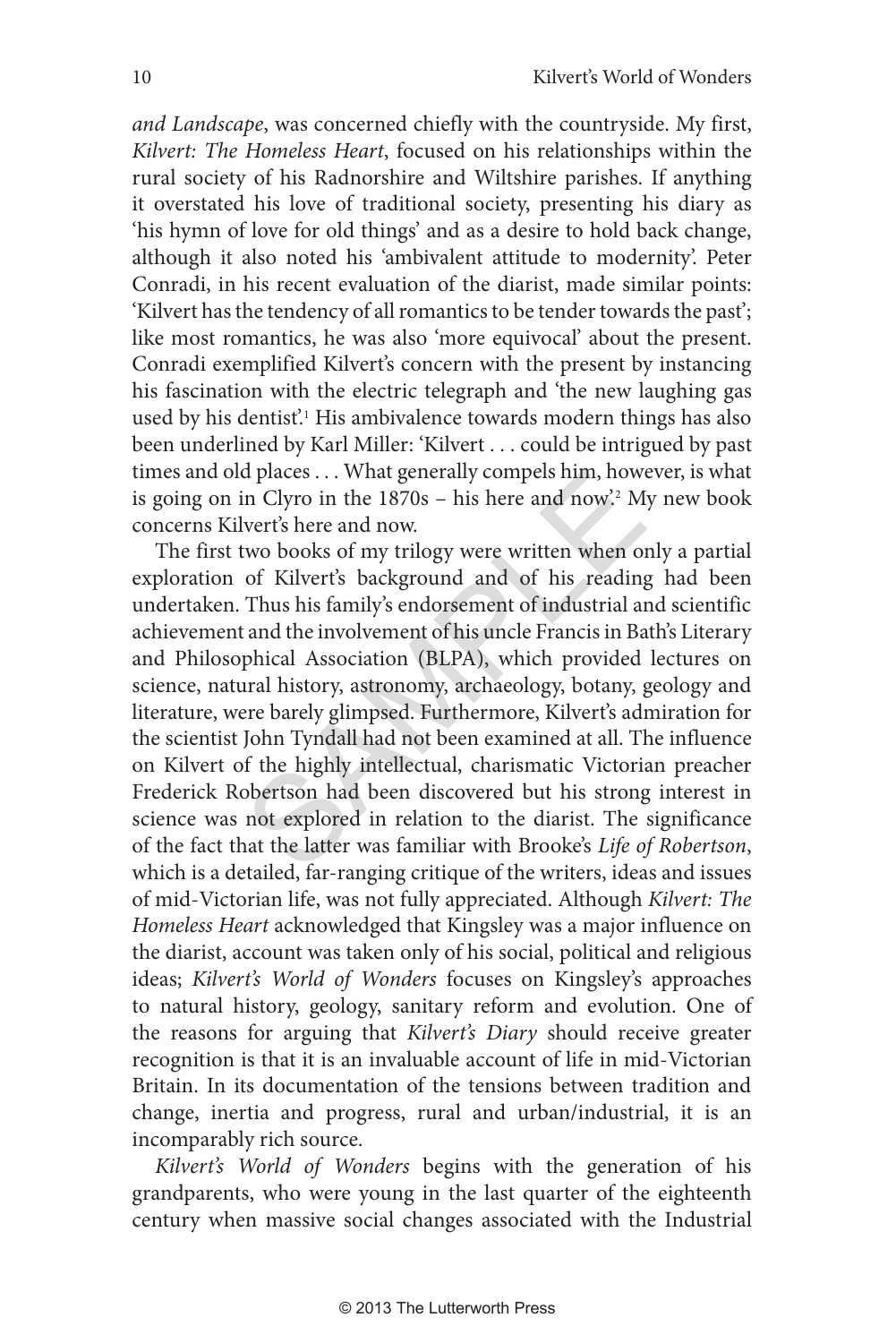## Introduction 11

Revolution were beginning to make an impact. People felt the strain on society caused by staggering increases in population and the growth of towns. The population of Britain grew from 12.5m in 1811, to 14.5m in 1821, to 21m in 1851. In 1801, the country's 70 largest towns contained 23% of the population, but by 1851 the figure was 34%. However, most people continued to live in the country and in small semi-rural towns until the mid-nineteenth century. 3 While these changes brought their own problems, they also signalled an era of prosperity and power, of invention and discovery. Britain's foreign trade exceeded the combined total of that of France, Germany and Italy in 1870. In that year Kilvert began his diary, and it testifies to his pride in the country's booming trade as well as to other stirring national developments.

(roughly) between the births of Kilverts<br>of his uncle Francis (1793) and the start of Ki<br>he writings of his aunt and uncle illustrate cl<br>n that the period 1783 to 1867 cut into two<br>- 'the age of balance and the age of pro Asa Briggs's *The Age of Improvement* covers the years 1783 to 1867, the period (roughly) between the births of Kilvert's aunt Sophia (1789) and of his uncle Francis (1793) and the start of Kilvert's diarykeeping. The writings of his aunt and uncle illustrate clearly Briggs's observation that the period 1783 to 1867 cut into two contrasting centuries – 'the age of balance and the age of progress'. In the ensuing pages we shall see how Kilvert's aunt and uncle, in whose home he received most of his early education, struggled to make the adjustment from one age to the other, a difficult adjustment for them because, in addition to being born in the eighteenth century, they both had essentially eighteenth-century temperaments. 'Balance' was to a great extent what they stood for. Briggs chose his period because it was one of 'formative changes', when man was both 'fascinated and horrified by the "march" of events', divided over 'the merits of improvement'. 4

*Kilvert's World of Wonders* is in many ways the story of the diarist's own class, which rose to political prominence as a result of the 1832 and 1867 Reform Bills. Bounded on one side by the traditional dominance of the aristocracy and on the other by the growing power of the working class, the middle class experienced competitiveness and insecurity, driven by the hope of rising socially and by the deep fear of sinking. Kilvert's family suffered bankruptcy and loss of fortune, and their sons had to make their way in the world. His family was strengthened, however, by its Evangelical faith, 'the highest virtue [of which] was self-improvement'.<sup>5</sup> The family benefited too from the fact that in the middle class there was 'a disproportionate number of Quakers, Unitarians, and dissenters with a strong moral sense, liberal political views, and independent outlook'.<sup>6</sup> The middle classes were often carriers of the very idea of improvement itself. 7 The Kilvert family emerges as a highly representative example of this